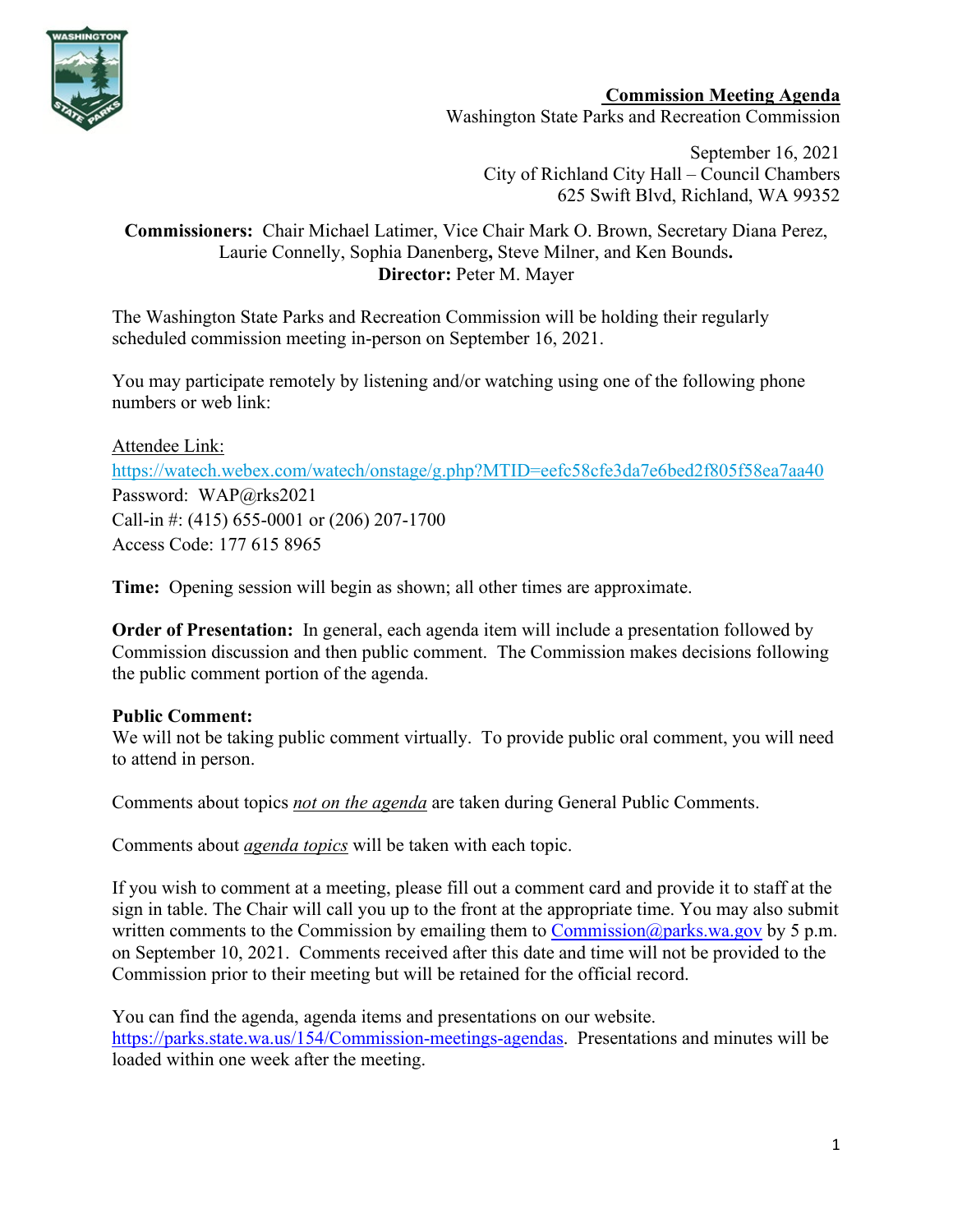#### **Public Comment:**

Written public comment will be accepted for all agenda items until 5 p.m. on September 10 by email or mail. Any comments received after the cutoff will be given to the commission before its next meeting.

Email: [Commission@parks.wa.gov](mailto:Commission@parks.wa.gov)

Mail: WSPRC, Attn: Becki Ellison, PO Box 42650, Olympia, WA 98504.

**9:00 a.m. CALL TO ORDER** – Michael Latimer, Commission Chair

- Flag Salute Alexander George, Park Ranger 1, Lyons Ferry
- Call of the Roll
	- o Introduction of Commissioner Mary "Laurie" Connelly
- Introduction of Executive Leadership Team
- Indigenous Land Acknowledgement Statement
	- o We respect and affirm tribal sovereignty and honor indigenous peoples whose traditional lands we occupy. The State Parks and Recreation Commission is committed to working with all Tribes to help preserve and restore a healthy natural environment for future generations.
- Recognition of State, Tribal and Local Officials
- Changes to the Agenda
	- o Approval of the Agenda
- Logistics
- Approval of minutes of previous meetings o July 14, 15, 2021 - Spokane

# **9:05 a.m. COMMISSIONER REPORTS**

# **9:40 a.m. COMMISSION COMMITTEE REPORTS**

- Real Estate
- Legislative
- Budget
- Executive

# **10:00 a.m. REQUESTED ACTION**

• Item E-1: Resource Sale Rule Amendment **–** This item asks the Washington State Parks and Recreation Commission to amend sections in Chapter 352-28 WAC to update and consolidate definitions and clarify the agency approval process for resource sales. It also asks the Commission to update agency policy related to forest health.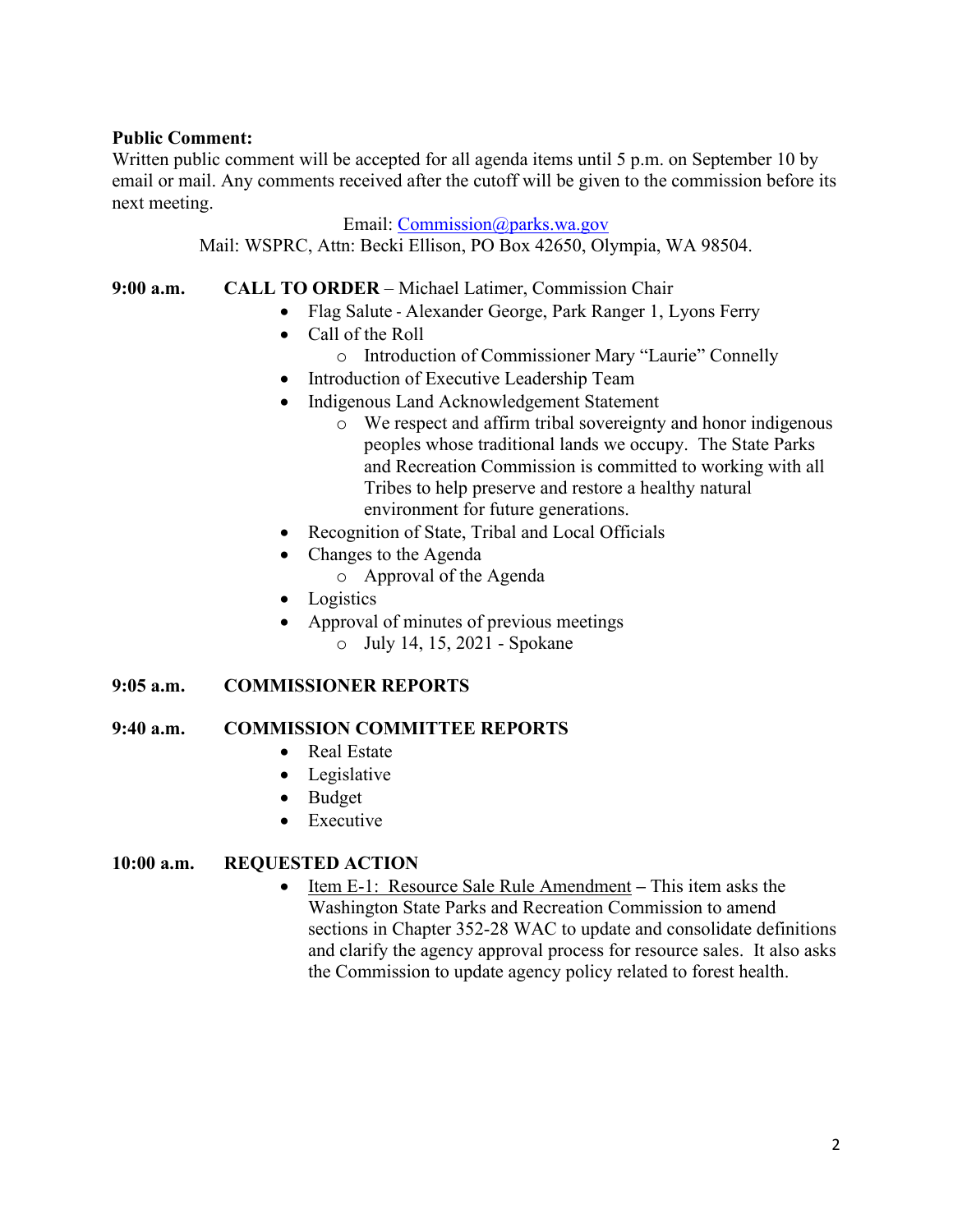### **10:30 a.m. REQUESTED ACTION**

- Item E-2: Boating Program Washington Administrative Code Updates The United States Congress has approved recommendations from the U.S. Coast Guard and made changes to the Code of Federal Regulations (CFR) related to recreational boating. The Washington State Parks and Recreation Commission (Commission) has been requested to update the relevant portions of the Washington Administrative Code (WAC) to align agency rules and comply with the newly adopted safety requirements. By doing so, a common rules standard will be in place regardless of jurisdictional control of a particular waterway and enable consistent safety education and compliance by marine law enforcement.
- **11:00 a.m. BREAK**
- **11:15 a.m. GENERAL PUBLIC COMMENTS**
- **11:30 a.m. DIRECTOR REPORT**

### **11:45 a.m. REQUESTED ACTION**

- Item E-3: 2022 Supplemental Operating Budget Request This item asks the Washington State Parks and Recreation Commission to: 1) approve the submittal of the proposed 2022 Supplemental Operating and Capital Budget requests to the Office of Financial Management (OFM), and 2) authorize the Director to make changes to the dollars or items requested as needed to finalize the submittals.
- **12:15 p.m. LUNCH**
- **1:00 p.m. PUBLIC COMMENTS: Pre-Arranged Speakers**
- **1:10 p.m. RECOGNITION**
	- Proclamation
	- Gold Stars
	- Staff Recognition

#### **1:20 p.m. REPORT**

• Item E-4: Financial Update

This item reports to the Washington State Parks and Recreation Commission about the status of State Parks' 2019-21 end of biennium financial summary and the Parks Renewal and Stewardship Account (PRSA) revenue trends and forecasting.